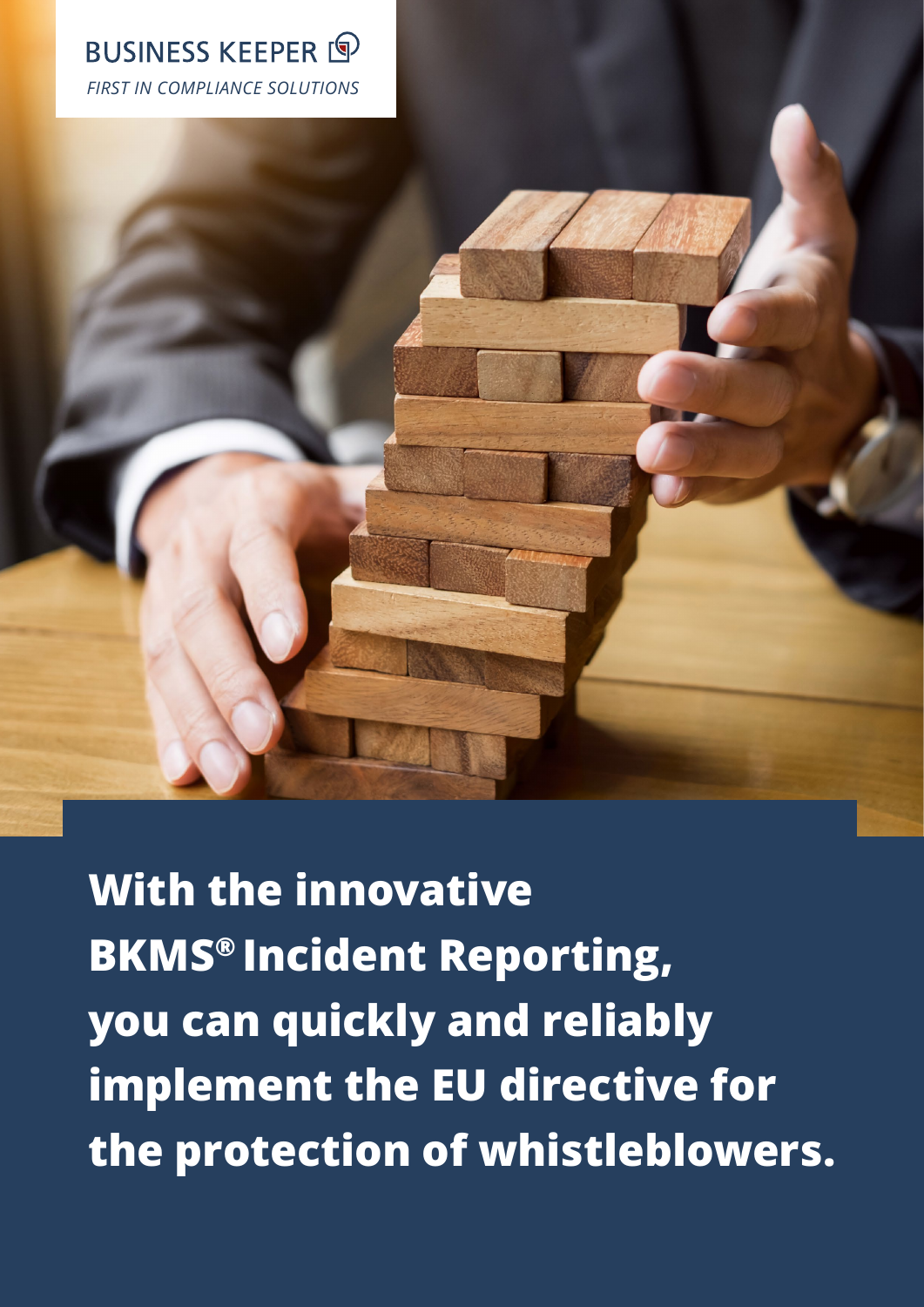## **What you need to know about the EU whistleblower directive**

Whistleblowers are very important for maintaining an open and transparent society by finding the courage to report wrongdoing. To ensure that they receive better protection against negative consequences in the future, the **EU directive for the protection of whistleblowers** entered into force on 16 December 2019.

The EU Member States have until 2021 to implement the directive in national law.

#### **Which organisations are subject to obligations?**

- Companies of 50 or more employees, public institutions as well as local authorities of 10,000 inhabitants or more will have to provide **secure internal reporting channels**.
- Reports can be submitted in writing via an **online system**, a mailbox or by post and/or by telephone hotline or answering system.
- For all reporting channels, however, the **identity of the whistleblower** must be **kept confidential**.
- If no internal reporting channels are provided or if there is no response to reports, whistleblowers are entitled to **contact the competent authorities** directly.
- Private and public organisations are well advised to **establish an anonymous whistleblowing system well before the requirements** enter into force since the **implementation** can take **from weeks to months**, depending on the size and complexity of the organisation.

#### **Who will benefit from special protection in the future?**

■ Full- and part-time employees, fixed-term employees, freelancers, suppliers, service providers, business partners and public employees if they are reporting violations of European Union law.

#### **Which reporting channel offers the greatest advantages?**

- A web-based whistleblowing system offers the most comprehensive protection of the identity of the whistleblower. It can be implemented and operated with minimal effort and supports the required documentation of reports and follow-up measures.
- The ideal choice for meeting all requirements of the EU directive and avoiding sanctions is therefore **an all-in-one solution such as the BKMS® Incident Reporting**, the first whistleblowing system **certified by a data protection authority**.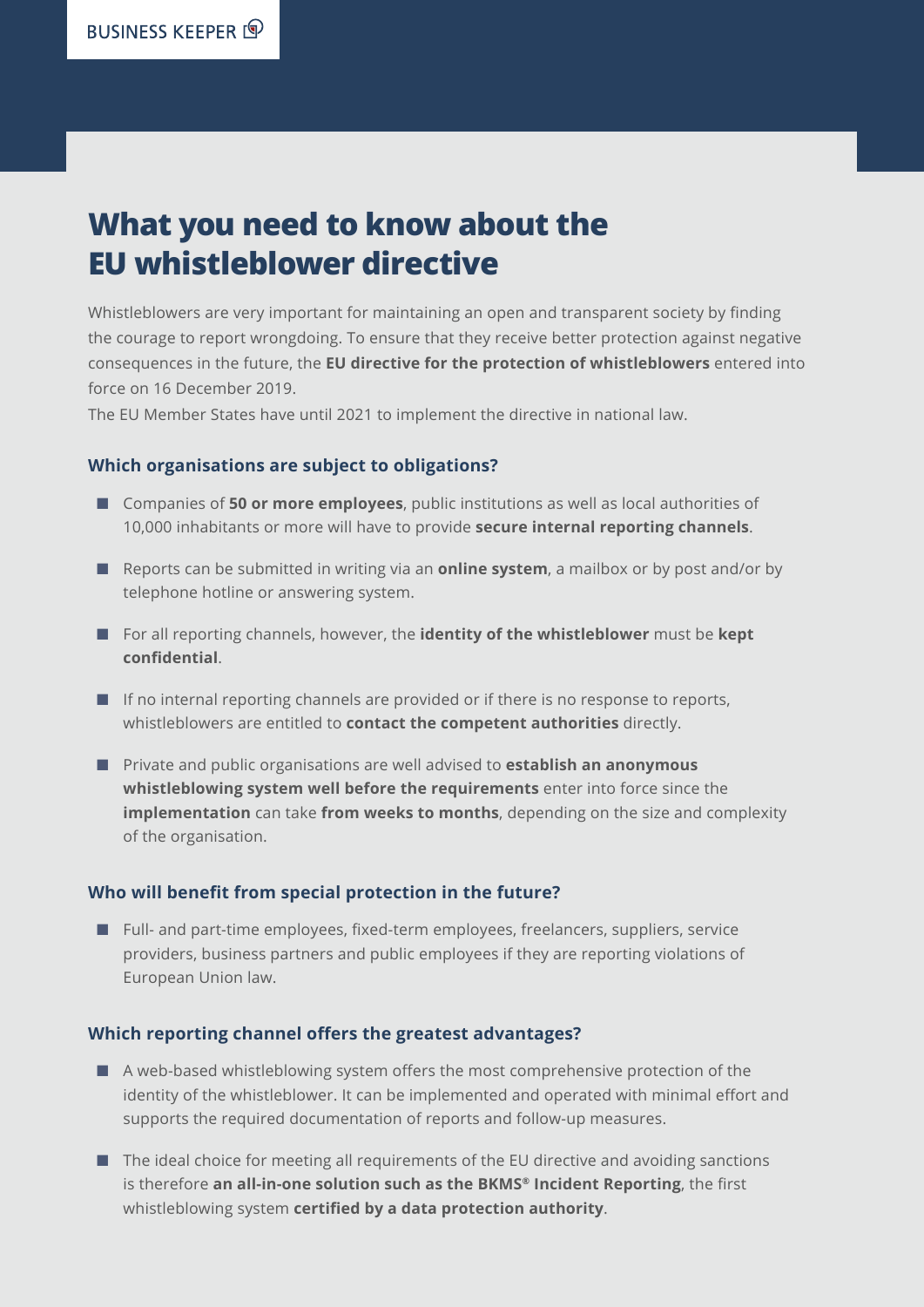# **Trust the market leader: The BKMS® Incident Reporting**

**You can rely on the BKMS® Incident Reporting, with its multiple certifi cations, to prepare yourself for the future and protect your company and employees from potential risks.**

The BKMS® Incident Reporting is a web-based, highly secure whistleblowing system for **receiving, processing and documenting reports**. We off er you the tools to make your **entire reporting process** simple and intuitive in order to satisfy the requirements of the EU directive. Support your employees in quickly, confi dentially and securely reporting unethical and illegal conduct. This not only **reduces your company's potential liability risks**, it also creates a lasting **atmosphere of trust**.

## **6 good reasons to choose the BKMS® Incident**



#### **DATA PROTECTION**

The BKMS® Incident Reporting satisfies the highest data protection requirements with options for flexible adaptation to the conditions in the country of use.

#### **SECURE REPORT DATA**

In contrast to all other providers, there is no way for us or third parties to access the report data.

#### **DOCUMENTATION**

Our system enables the assessment, evaluation and documentation of the work steps.

#### **DATA SECURITY**

We offer the highest possible IT security with state-of-the-art encryption algorithms, high security data centres, manual penetration analysis, double ISO 27001 certification.

### $\Omega$  .

#### **REPORT SUBMISSION 24/7**

The BKMS® Incident Reporting supports report submission anytime, anywhere and in over 70 languages, if needed.

### Ö,

### **INDIVIDUAL CUSTOMER SUPPORT**

Our system enables the assessment, evaluation and documentation of the work steps.